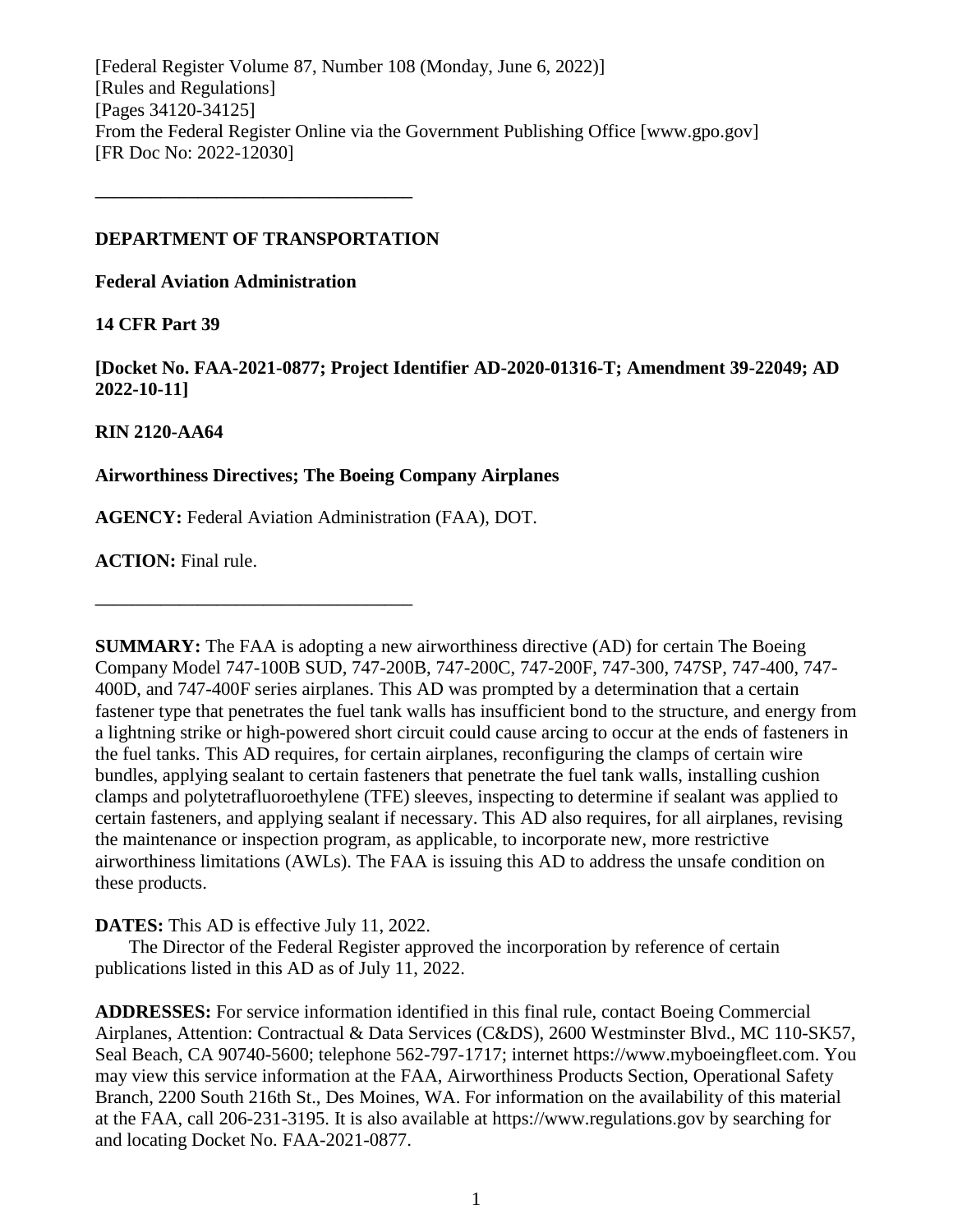#### **Examining the AD Docket**

You may examine the AD docket at https://www.regulations.gov by searching for and locating Docket No. FAA-2021-0877; or in person at Docket Operations between 9 a.m. and 5 p.m., Monday through Friday, except Federal holidays. The AD docket contains this final rule, any comments received, and other information. The address for Docket Operations is U.S. Department of Transportation, Docket Operations, M-30, West Building Ground Floor, Room W12-140, 1200 New Jersey Avenue SE, Washington, DC 20590.

**FOR FURTHER INFORMATION CONTACT:** Rose Len, Aerospace Engineer, Propulsion Section, FAA, Seattle ACO Branch, 2200 South 216th St., Des Moines, WA 98198; phone and fax: 206-231-3604; email: rose.len@faa.gov.

# **SUPPLEMENTARY INFORMATION: Background**

The FAA issued a notice of proposed rulemaking (NPRM) to amend 14 CFR part 39 by adding an AD that would apply to certain The Boeing Company Model 747-100B SUD, 747-200B, 747- 200C, 747-200F, 747-300, 747SP, 747-400, 747-400D, and 747-400F series airplanes. The NPRM published in the Federal Register on November 17, 2021 (86 FR 64085). The NPRM was prompted by a determination that a certain fastener type that penetrates the fuel tank walls has insufficient bond to the structure, and energy from a lightning strike or high-powered short circuit could cause arcing to occur at the ends of fasteners in the fuel tanks. In the NPRM, the FAA proposed to require, for certain airplanes, reconfiguring the clamps of certain wire bundles, applying sealant to certain fasteners that penetrate the fuel tank walls, installing cushion clamps and TFE sleeves, inspecting to determine if sealant was applied to certain fasteners, and applying sealant if necessary. In the NPRM, the FAA also proposed to require, for all airplanes, revising the maintenance or inspection program, as applicable, to incorporate new, more restrictive AWLs. The FAA is issuing this AD to address arcing in the event of a lightning strike or high-powered short circuit, which could result in a fuel tank explosion or fire.

#### **Discussion of Final Airworthiness Directive**

#### **Comments**

The FAA received comments from two commenters, Air Line Pilots Association, International (ALPA), and Boeing, who supported the NPRM without change.

The FAA also received comments from United Parcel Service (UPS), who supported the general actions in the NPRM and provided comments on the AWLs and the inspections specified in the NPRM. The FAA also received comments from Delta Air Lines (Delta). The following presents the comments received on the NPRM and the FAA's response to each comment.

#### **Request To Change the NPRM to a Supersedure**

Delta requested that the NPRM be changed to a supersedure of AD 2007-20-01, Amendment 39- 15211 (72 FR 54533, September 26, 2007) (AD 2007-20-01). Delta stated that paragraph (f) of AD 2007-20-01 requires accomplishing Boeing Special Attention Service Bulletin 747-57-2327, Revision 1, dated July 10, 2006; and Boeing Special Attention Service Bulletin 747-57-2326, dated January 4, 2007. Delta also stated that the NPRM would require new actions in accordance with the latest revisions of the same service information required in AD 2007-20-01. Delta concluded that it would make compliance simpler by having all of the work in one place and not split between multiple versions of the same bulletins, provided credit is given for accomplishment of Work Packages 1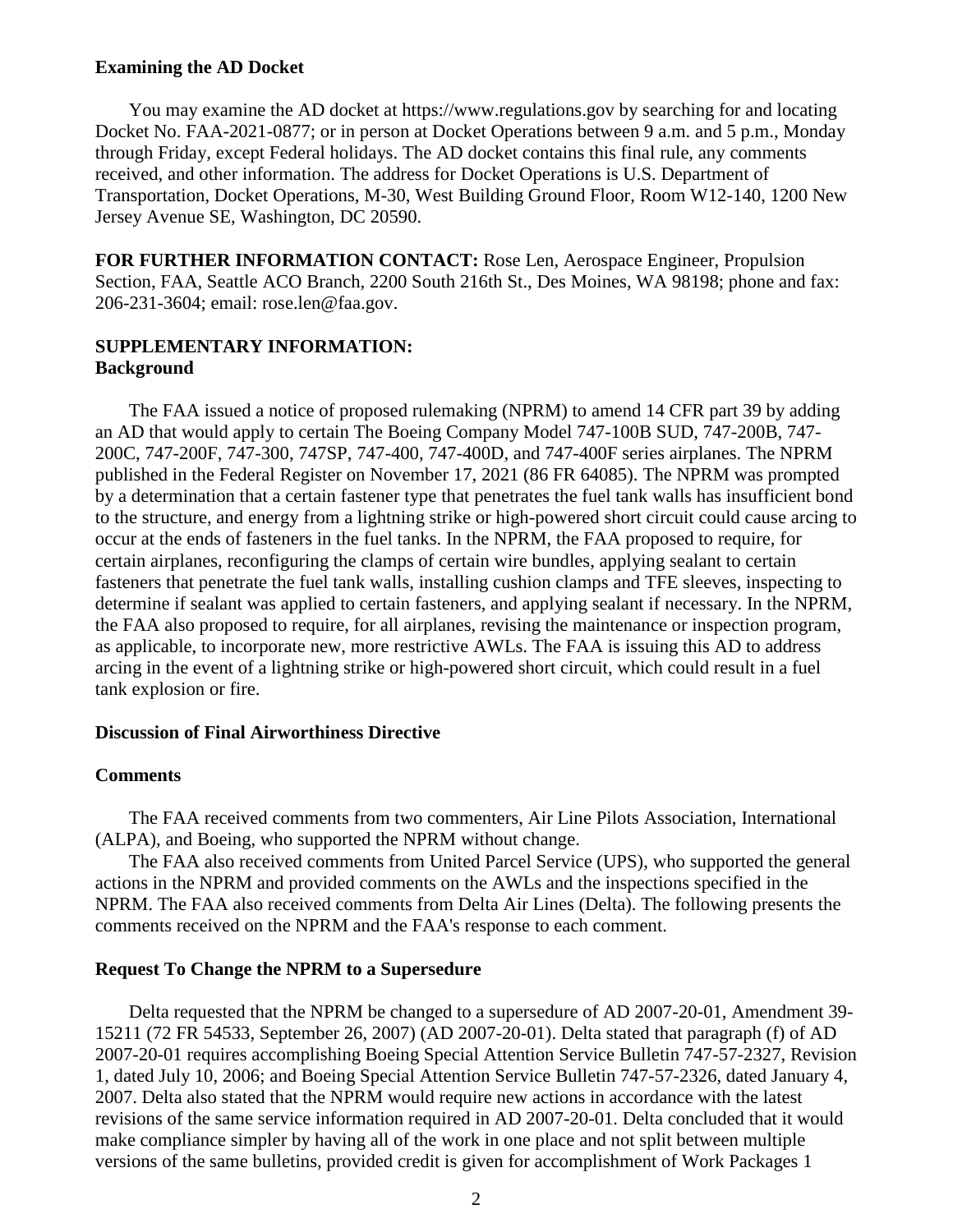through 20 using previous revisions of Boeing Special Attention Service Bulletin 747-57-2327, Revision 8, dated November 13, 2020.

The FAA disagrees with the request. The FAA considered superseding AD 2007-20-01 to mandate actions that are necessary to address Special Federal Aviation Regulation No. 88 (SFAR 88) that were unintentionally omitted from Boeing Special Attention Service Bulletin 747-57-2327, Revision 1, dated July 10, 2006. However, the FAA reviewed Boeing Special Attention Service Bulletin 747-57-2327, Revision 8, dated November 13, 2020, and identified AD requirements for additional airplane groups and work packages. The FAA determined that a stand-alone AD would be appropriate because the actions required by AD 2007-20-01 have already been accomplished and paragraph (g) of this AD only applies to some of the airplanes identified in AD 2007-20-01. The additional work in Boeing Special Attention Service Bulletin 747-57-2327, Revision 8, dated November 13, 2020, is only required for certain airplanes, as identified in paragraphs  $(g)(1)$  and  $(2)$ of this AD. In addition, the actions specified in paragraph (g)(3) of this AD, using Boeing Special Attention Service Bulletin 747-57-2326, Revision 1, dated January 31, 2008, are only required for certain airplanes. The FAA has not changed this AD in this regard.

#### **Request To Revise Initial Compliance Time for an Airworthiness Limitation**

UPS requested that the initial compliance time in paragraph  $(h)(1)$  of the proposed AD be revised. UPS stated the compliance time should be within 12 years after incorporation of Boeing Special Attention Service Bulletin 747-57-2327, or within 24 months after the effective date of this AD, whichever occurs later. UPS stated the initial compliance time for AWL 28-AWL-33 is not stated in The Boeing Company 747-400 Maintenance Planning Data (MPD) Document, Section 9, Airworthiness Limitations (AWLs) and Certification Maintenance Requirements (CMRs), D621U400-9, Revision February 2020. UPS noted that paragraph (h)(1) of the proposed AD states the initial compliance time is at the time in the MPD document or within 60 days. UPS stated that due to the age of the affected airplanes that many would have to comply within the 60-day initial compliance time, which would put an undue burden on operators because this task requires extensive access common to heavy maintenance.

The FAA agrees to revise the initial compliance time. It was not the FAA's intention to mandate the initial AWL No. 28-AWL-33 inspection tasks within 60 days after the effective date of this AD for operators that have not yet incorporated AWL No. 28-AWL-33 into the existing maintenance or inspection program, as applicable. However, the FAA disagrees with the compliance time proposed by UPS. The compliance time for AWL No. 28-AWL-33 depends on whether AWL No. 28-AWL-33 has already been incorporated into the operator's existing maintenance or inspection program, and on whether Boeing Special Attention Service Bulletin 747-57-2327 has been incorporated. AWL No. 28-AWL-33 applies to airplanes on which Boeing Special Attention Service Bulletin 747-57-2327 has been incorporated and airplanes having line number 645 and on. The FAA has revised the initial compliance time in paragraph (h)(1) of this AD by making this distinction of whether AWL No. 28- AWL-33 was previously incorporated into the operator's maintenance or inspection program and allowing for a 12 month initial compliance time if certain conditions apply. The FAA also revised the text for the initial compliance time in paragraph  $(h)(1)$  of this AD by replacing the reference to "the tasks" with a reference to "AWL No. 28-AWL-33" as it is the only task. The other AWL items referenced in paragraph (h)(1) of this AD are Critical Design Configuration Control Limitations (CDCCLs).

In addition, the FAA has revised the initial compliance time for AWL No. 28-AWL-25 in paragraph (h)(2) of this AD by making this distinction of whether AWL No. 28-AWL-25 was previously incorporated into the operator's maintenance or inspection program and allowing for a 12 month initial compliance time if certain conditions apply. The compliance time specified in the proposed AD for AWL No. 28-AWL-25 has a similar issue to the one for AWL No. 28-AWL-33. The FAA did not intend to mandate the initial AWL No. 28-AWL-25 inspection task within 60 days after the effective date of this AD for operators that have not already incorporated the task into the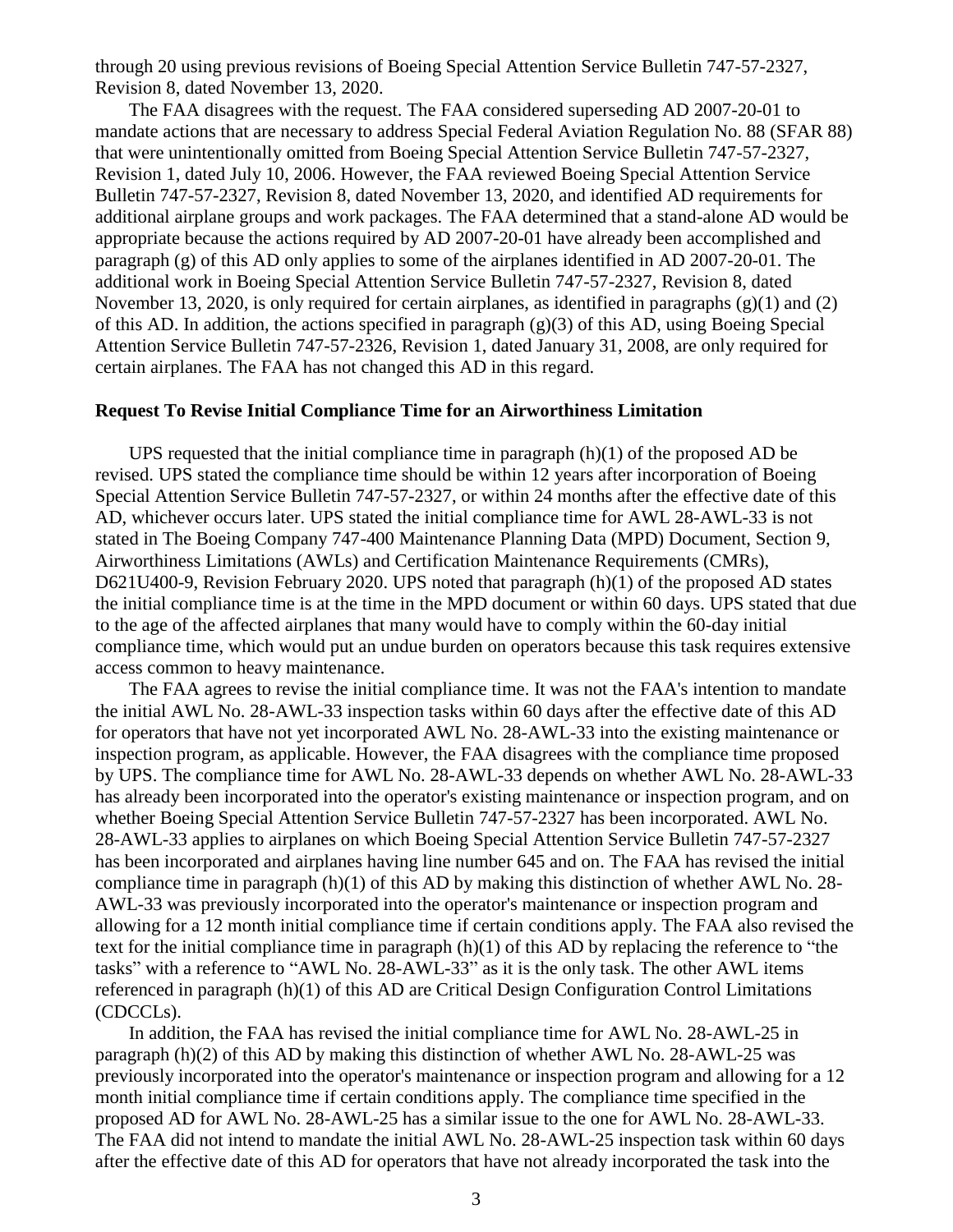operator's existing maintenance or inspection program. The FAA also revised the text for the initial compliance time in paragraph (h)(2) of this AD by replacing the reference to "the tasks" with a reference to "AWL No. 28-AWL-25" as it is the only task. The other AWL items referenced in paragraph (h)(2) of this AD are CDCCLs.

#### **Request To Remove Inspection for Sealant**

UPS requested that the FAA remove paragraph  $(g)(2)$  of the proposed AD (which includes a requirement to inspect and seal the ends of certain fasteners inside the fuel tanks). UPS stated that AD 2007-20-01 includes a requirement to seal the ends of certain fasteners inside the fuel tanks in accordance with Boeing Special Attention Service Bulletin 747-57-2327, Revision 1, dated July 10, 2006. UPS stated that Step 5 of Figure 23 of Boeing Special Attention Service Bulletin 747-57-2327, Revision 1, dated July 10, 2006, specifies to apply the fillet sealant on the fastener and refers to certain airplane maintenance manual (AMM) procedures. UPS also noted that CDCCL 28-AWL-37, added by paragraph (h) of the proposed AD, only checks for cracked or damaged sealant. UPS concluded that paragraph  $(g)(2)$  does not provide any additional improvement in the condition of the affected airplanes from that required by AD 2007-20-01, and therefore should not be required.

The FAA disagrees with the request. The purpose of paragraph  $(g)(2)$  of this AD is to make sure that the fillet sealant on identified fasteners fully encapsulates those fasteners. Boeing Special Attention Service Bulletin 747-57-2327, Revision 1, dated July 10, 2006, does not specify to make sure that the fasteners are fully encapsulated with sealant. The AMM procedures are references only and therefore does not mandate that fasteners are fully encapsulated. Since Boeing Special Attention Service Bulletin 747-57-2327, Revision 8, dated November 13, 2020, also does not specify to fully encapsulate the fasteners, the requirement in paragraph  $(g)(2)$  of this AD includes an exception that states where note (f) of Figure 23 specifies to "make sure to apply the fillet sealant on the fastener," this AD requires applying the fillet sealant to fully encapsulate the fastener penetrating the fuel tank. The FAA has not changed this AD in this regard.

#### **Request To Provide Credit for Previous Actions**

UPS requested that paragraph (j) of the proposed AD be revised to give credit for previous actions accomplished using Boeing Special Attention Service Bulletin 747-57-2326, Revision 1, dated January 31, 2008. UPS stated that it performed the requirement to seal the ends of certain fasteners using Boeing Special Attention Service Bulletin 747-57-2326, Revision 1, dated January 31, 2008, as an alternative method of compliance to AD 2007-20-01 (which mandated Boeing Special Attention Service Bulletin 747-57-2326, dated January 4, 2007). UPS stated it does not believe they need to go back and verify that previously accomplished actions were done as directed. UPS notes that paragraph (f) of the proposed AD does state to comply with the AD unless already done, but paragraph (j) of the proposed AD does not give credit for previous actions accomplished using Boeing Special Attention Service Bulletin 747-57-2326, Revision 1, dated January 31, 2008. UPS also stated that if credit is not given, the FAA should provide an explanation as to why operators need to go back and verify that previous AD required actions were accomplished as directed.

The FAA agrees that operators that sealed the fasteners using Boeing Special Attention Service Bulletin 747-57-2326, Revision 1, dated January 31, 2008, do not have to go back and verify that all fasteners identified in Figures 4 and 5 of Boeing Special Attention Service Bulletin 747-57-2326, Revision 1, dated January 31, 2008, were sealed in accordance with Figure 1 of that same service bulletin. Only airplanes on which the fasteners were sealed using Boeing Special Attention Service Bulletin 747-57-2326, dated January 4, 2007, must be inspected and the fasteners sealed if necessary. The FAA has revised paragraph  $(g)(3)$  of this AD accordingly.

The FAA also notes there is no need to provide credit in paragraph (j) of the AD for actions taken using Boeing Special Attention Service Bulletin 747-57-2326, Revision 1, dated January 31,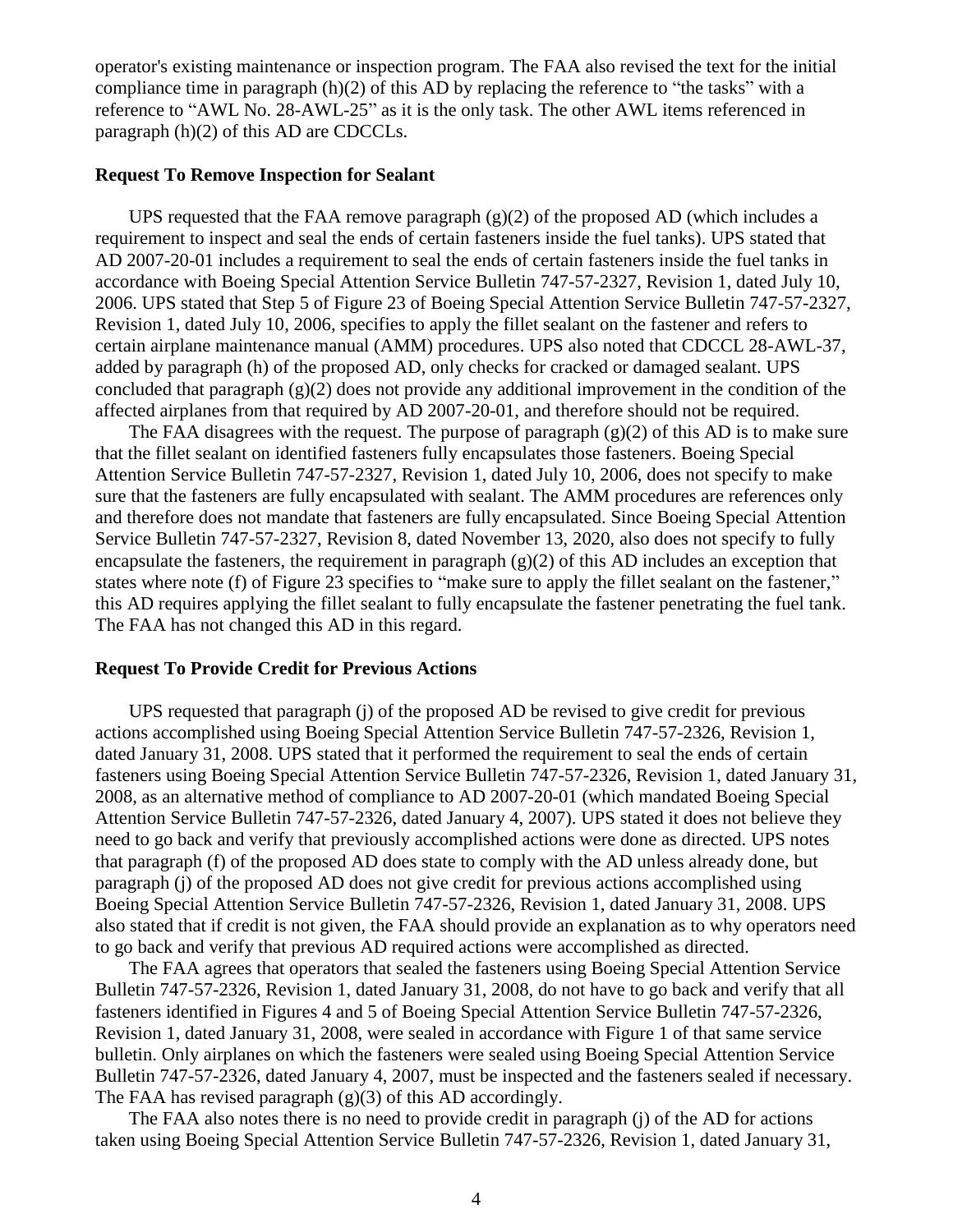2008, because paragraph (f) of the AD mandates compliance with this AD within the compliance times specified, unless already done.

# **Conclusion**

The FAA reviewed the relevant data, considered any comments received, and determined that air safety requires adopting this AD as proposed. Except for minor editorial changes, and any other changes described previously, this AD is adopted as proposed in the NPRM. None of the changes will increase the economic burden on any operator.

# **Related Service Information Under 1 CFR Part 51**

The FAA reviewed Boeing Special Attention Service Bulletin 747-57-2327, Revision 8, dated November 13, 2020. This service information describes procedures for reconfiguring the clamps of certain wire bundles, applying sealant to certain fasteners that penetrate the fuel tank walls, and installing cushion clamps and TFE sleeves on the wire bundles of the front spars and rear spars of the wings.

The FAA also reviewed Boeing Special Attention Service Bulletin 747-57-2326, Revision 1, dated January 31, 2008. This service information describes procedures for, among other actions, applying sealant to certain fasteners.

The FAA also reviewed The Boeing Company 747-400 Maintenance Planning Data (MPD) Document, Section 9, Airworthiness Limitations (AWLs) and Certification Maintenance Requirements (CMRs), D621U400-9, Revision February 2020, which includes revised AWL tasks 28-AWL-33, 28-AWL-34, and 28-AWL-37; and The Boeing Company 747-100/200/300/SP/SR Airworthiness Limitations (AWLs) and Certification Maintenance Requirements (CMRs), D6-13747- CMR, Revision September 2020, which includes revised AWL tasks 28-AWL-25, 28-AWL-27, and 28-AWL-28. The revised AWL tasks describe fuel airworthiness limitation items (ALIs) and CDCCLs that address fuel tank systems. These documents are distinct because they apply to different airplane models. The new AWLs include:

- An ALI (periodic inspections) of the cushion clamps and teflon sleeving installed on out-oftank wire bundles installed on brackets that are mounted directly on the fuel tanks;
- A CDCCL for the cushion clamps and teflon sleeving installed on out-of-tank wire bundles installed on brackets that are mounted directly on the fuel tanks; and
- A CDCCL for lightning, fault current or hot short protection features.

This service information is reasonably available because the interested parties have access to it through their normal course of business or by the means identified in ADDRESSES.

# **Costs of Compliance**

The FAA estimates that this AD affects 104 airplanes of U.S. registry. The FAA estimates the following costs to comply with this AD:

| Action                                                                                           | <b>Labor</b> cost                                                                                | <b>Parts</b><br>cost | Cost per<br>product | Cost on U.S.<br>operators |
|--------------------------------------------------------------------------------------------------|--------------------------------------------------------------------------------------------------|----------------------|---------------------|---------------------------|
| Reconfiguring clamps, inspections,<br>applying sealant, and installing clamps<br>and TFE sleeves | Up to 30 work-hours $ Up$ to<br>$\vert \times$ \$85 per hour = Up $\vert$ \$2,004<br>to $$2,550$ |                      | Up to<br>\$4,554    | $Up$ to<br>\$473,616.     |

# **Estimated Costs**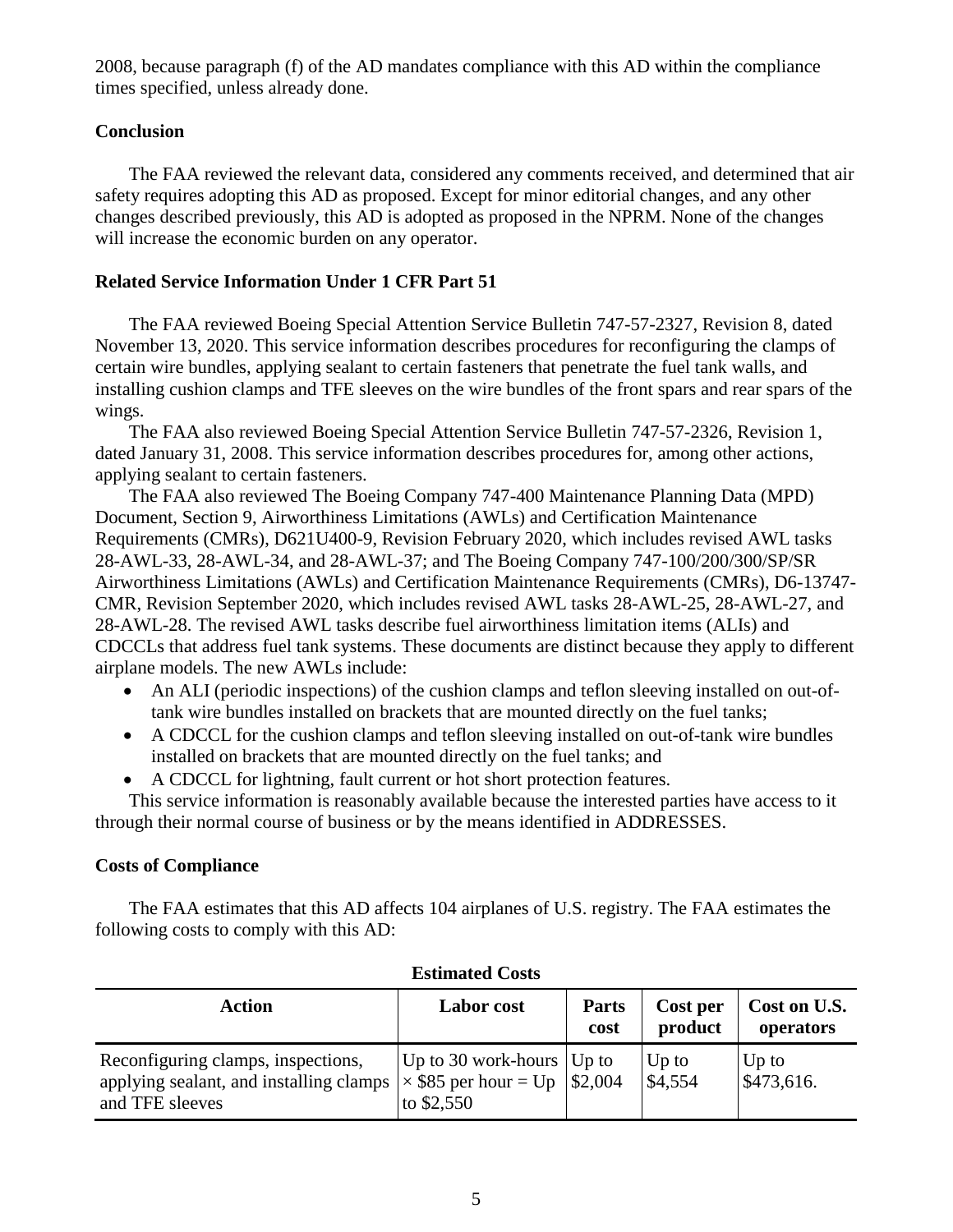The FAA has determined that revising the maintenance or inspection program takes an average of 90 work-hours per operator, although the agency recognizes that this number may vary from operator to operator. Since operators incorporate maintenance or inspection program changes for their affected fleet(s), the FAA has determined that a per-operator estimate is more accurate than a perairplane estimate. Therefore, the agency estimates the average total cost per operator to be \$7,650 (90 work-hours x \$85 per work-hour).

The FAA estimates the following costs to do any necessary application of sealant that would be required based on the results of the inspections. The agency has no way of determining the number of aircraft that might need this action:

| <b>Action</b> | Labor cost                                          | Parts cost | Cost per<br>product |
|---------------|-----------------------------------------------------|------------|---------------------|
| Applying      | Up to 102 work-hours $\times$ \$85 per hour = Up to | $Up$ to    | Up to $$15,483$ .   |
| sealant       | \$8,670                                             | \$6,813    |                     |

## **On-Condition Costs**

The FAA has included all known costs in its cost estimate. According to the manufacturer, however, some or all of the costs of this AD may be covered under warranty, thereby reducing the cost impact on affected operators.

#### **Authority for This Rulemaking**

Title 49 of the United States Code specifies the FAA's authority to issue rules on aviation safety. Subtitle I, section 106, describes the authority of the FAA Administrator. Subtitle VII: Aviation Programs, describes in more detail the scope of the Agency's authority.

The FAA is issuing this rulemaking under the authority described in Subtitle VII, Part A, Subpart III, Section 44701: General requirements. Under that section, Congress charges the FAA with promoting safe flight of civil aircraft in air commerce by prescribing regulations for practices, methods, and procedures the Administrator finds necessary for safety in air commerce. This regulation is within the scope of that authority because it addresses an unsafe condition that is likely to exist or develop on products identified in this rulemaking action.

#### **Regulatory Findings**

This AD will not have federalism implications under Executive Order 13132. This AD will not have a substantial direct effect on the States, on the relationship between the national government and the States, or on the distribution of power and responsibilities among the various levels of government.

For the reasons discussed above, I certify that this AD:

(1) Is not a "significant regulatory action" under Executive Order 12866,

(2) Will not affect intrastate aviation in Alaska, and

(3) Will not have a significant economic impact, positive or negative, on a substantial number of small entities under the criteria of the Regulatory Flexibility Act.

#### **List of Subjects in 14 CFR Part 39**

Air transportation, Aircraft, Aviation safety, Incorporation by reference, Safety.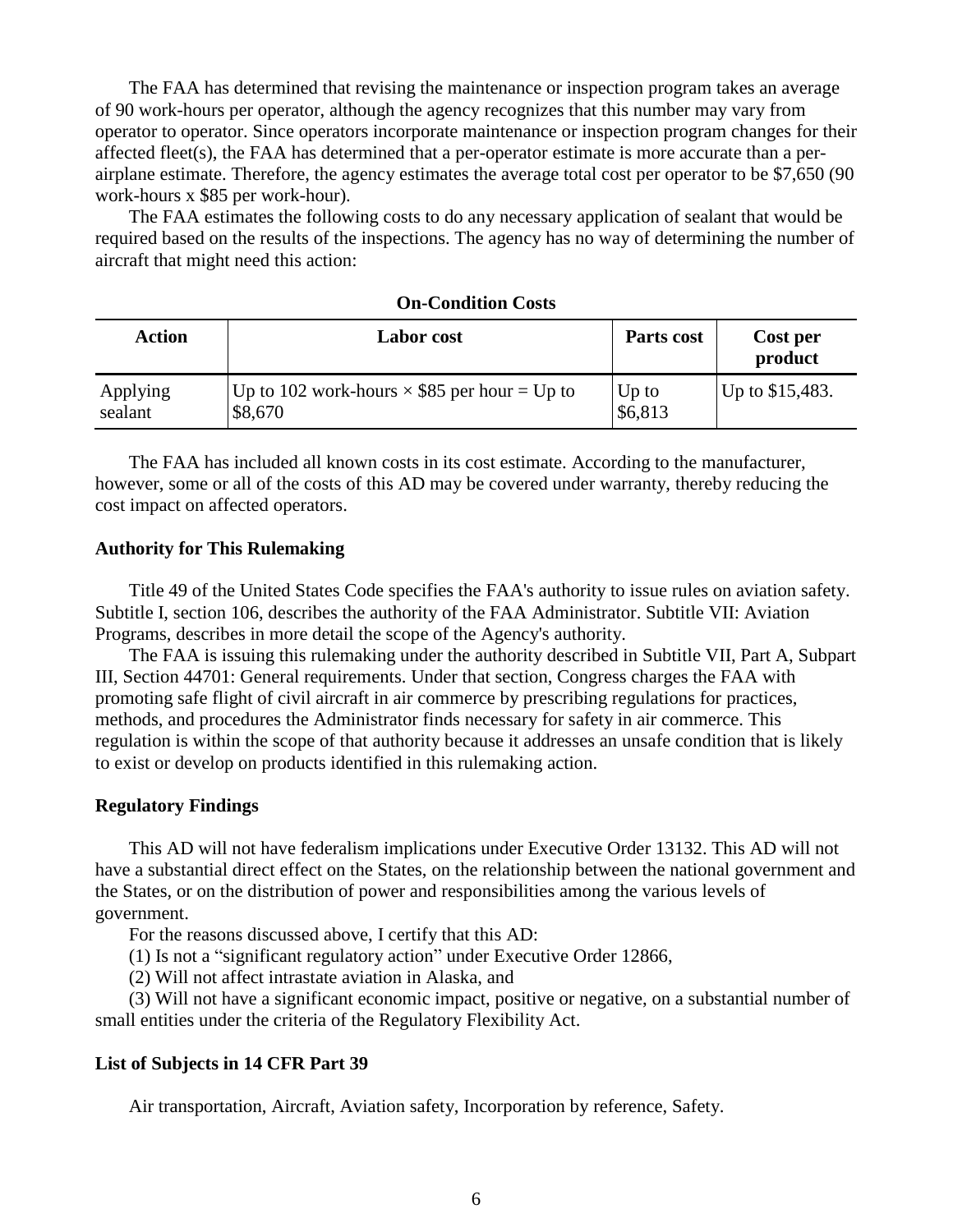# **The Amendment**

Accordingly, under the authority delegated to me by the Administrator, the FAA amends 14 CFR part 39 as follows:

# **PART 39–AIRWORTHINESS DIRECTIVES**

1. The authority citation for part 39 continues to read as follows:

Authority: 49 U.S.C. 106(g), 40113, 44701.

# **§ 39.13 [Amended]**

2. The FAA amends § 39.13 by adding the following new airworthiness directive: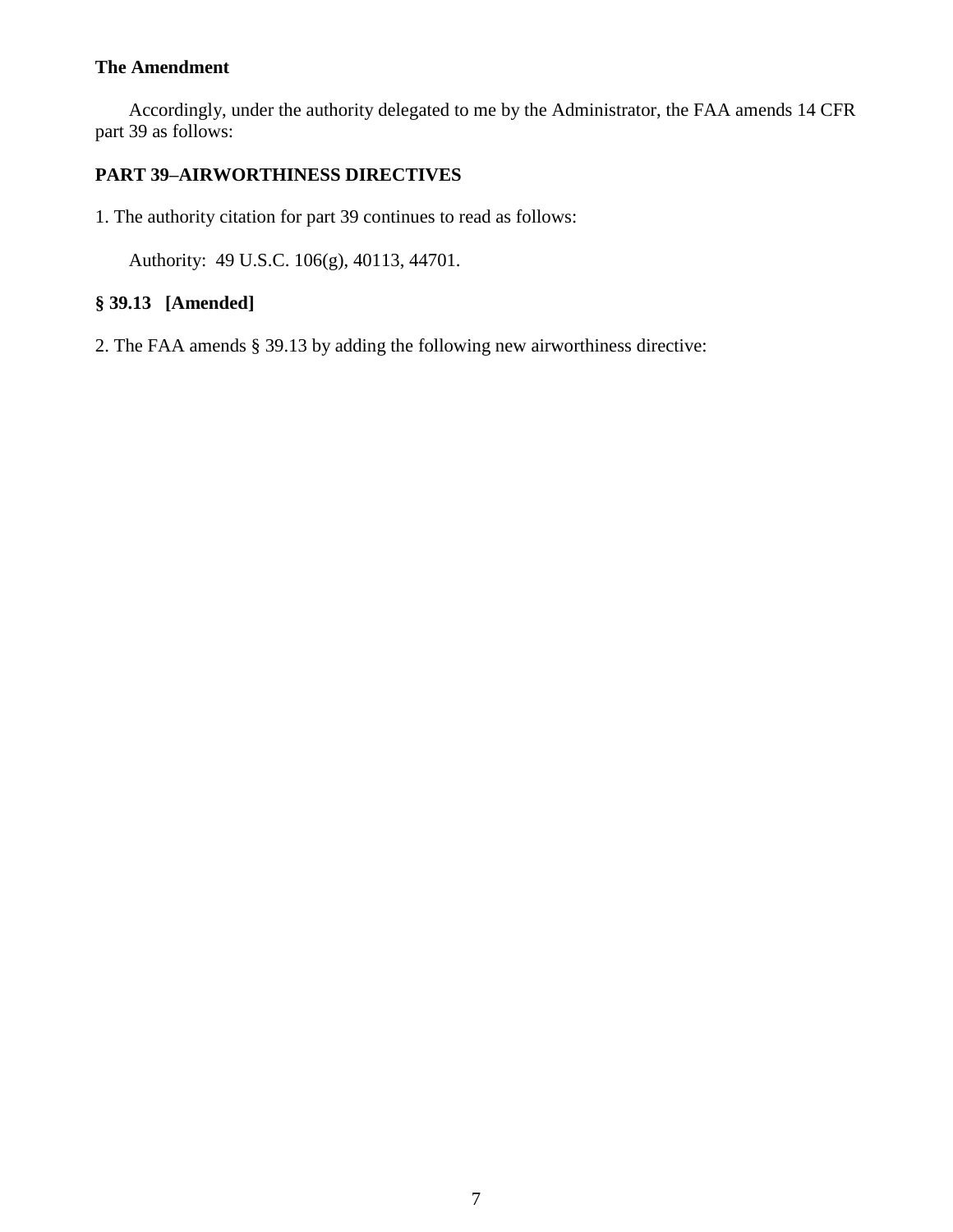

# **AIRWORTHINESS DIRECTIVE**

**www.faa.gov/aircraft/safety/alerts/** www.gpoaccess.gov/fr/advanced.html

**2022-10-11 The Boeing Company:** Amendment 39-22049; Docket No. FAA-2021-0877; Project Identifier AD-2020-01316-T.

## **(a) Effective Date**

This airworthiness directive (AD) is effective July 11, 2022.

## **(b) Affected ADs**

None.

# **(c) Applicability**

This AD applies to The Boeing Company Model 747-100B SUD, 747-200B, 747-200C, 747- 200F, 747-300, 747SP, 747-400, 747-400D, and 747-400F series airplanes, certificated in any category, having line numbers 645 and subsequent.

## **(d) Subject**

Air Transport Association (ATA) of America Code 28, Fuel; 57, Wings.

# **(e) Unsafe Condition**

This AD was prompted by the FAA's analysis of the fuel system reviews conducted by the manufacturer. The FAA is issuing this AD to address arcing in the event of a lightning strike or highpowered short circuit, which could result in a fuel tank explosion or fire.

# **(f) Compliance**

Comply with this AD within the compliance times specified, unless already done.

# **(g) Reconfiguration of Wire Bundle Clamps, Sealant Application, Installation of Clamps and Sleeves, Inspections, and Corrective Actions**

(1) For Group 1 through 9, 11, and 16 through 45 airplanes identified in Boeing Special Attention Service Bulletin 747-57-2327, Revision 8, dated November 13, 2020: Within 60 months after the effective date of this AD, reconfigure the clamps of the specified wire bundles, apply sealant to the specified fasteners that penetrate the fuel tank walls, and install cushion clamps and polytetrafluoroethylene (TFE) sleeves on the wire bundles of the front spars and rear spars of the wings, as applicable, in accordance with Work Packages 13 through 21, as applicable, of the Accomplishment Instructions of Boeing Special Attention Service Bulletin 747-57-2327, Revision 8, dated November 13, 2020.

(2) For airplanes on which the actions specified in Work Package 7, 8, or 9 of Boeing Special Attention Service Bulletin 747-57-2327 have been done: Within 60 months after the effective date of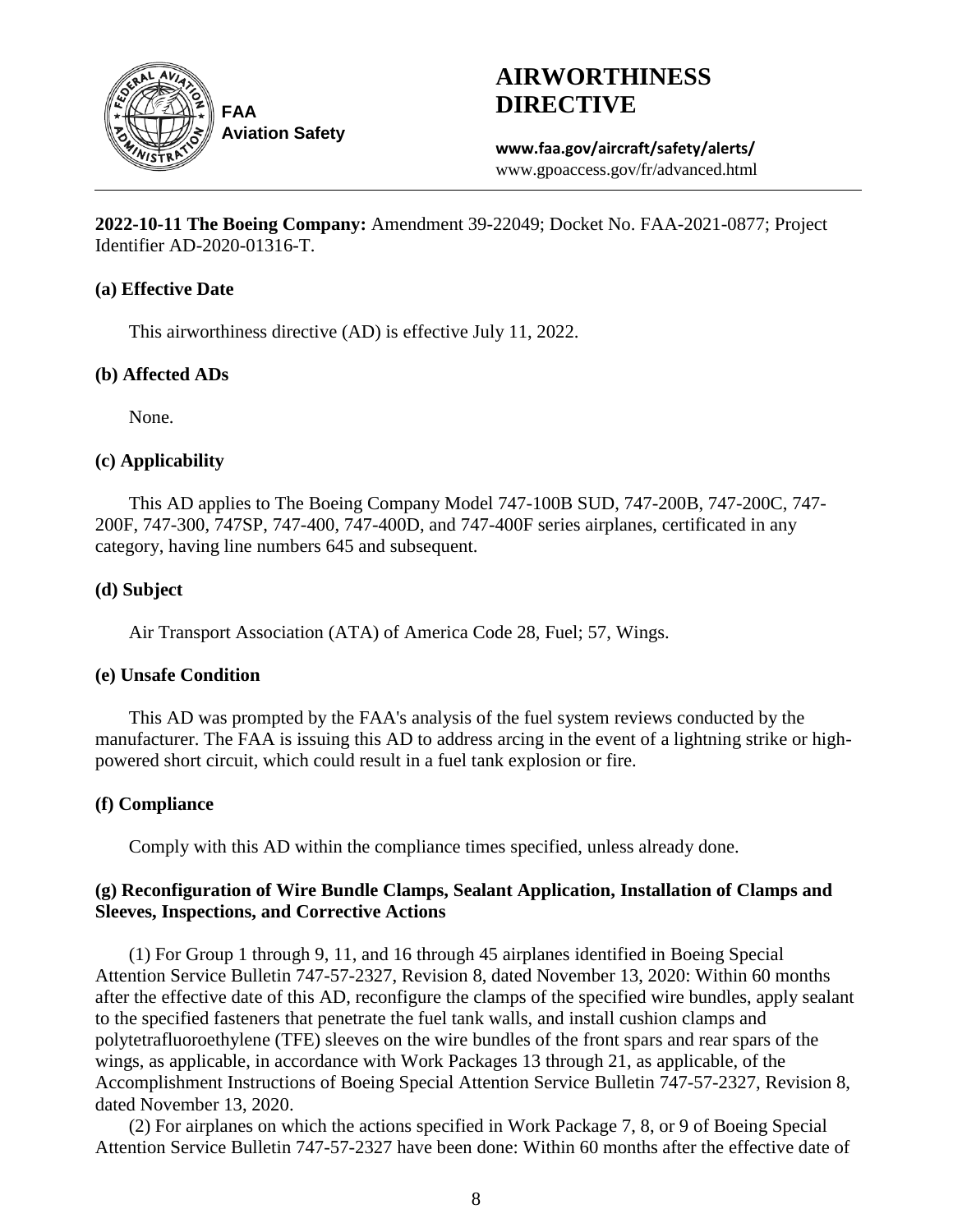this AD, inspect to determine if the fillet sealant identified in step 5 of Figure 23 of Boeing Special Attention Service Bulletin 747-57-2327, Revision 8, dated November 13, 2020, was applied to fully encapsulate the fastener penetrating the fuel tank; and if the sealant does not fully encapsulate the fastener, before further flight, apply sealant as specified in step 5 of Figure 23, except where note (f) of Figure 23 specifies to "make sure to apply the fillet sealant on the fastener," this AD requires applying the fillet sealant to fully encapsulate the fastener penetrating the fuel tank.

(3) For Group 2 airplanes identified in Boeing Special Attention Service Bulletin 747-57-2326, Revision 1, dated January 31, 2008, on which fasteners were sealed using Boeing Special Attention Service Bulletin 747-57-2326, dated January 4, 2007: Within 60 months after the effective date of this AD, inspect to determine if all fasteners identified in Figures 4 and 5 of Boeing Special Attention Service Bulletin 747-57-2326, Revision 1, dated January 31, 2008, have been sealed; and if any fasteners are not sealed, before further flight, apply sealant in accordance with Figure 1 of Boeing Special Attention Service Bulletin 747-57-2326, Revision 1, dated January 31, 2008.

#### **(h) Maintenance or Inspection Program Revision**

(1) For Model 747-400, 747-400D, and 747-400F series airplanes: Within 60 days after the effective date of this AD: Revise the existing maintenance or inspection program, as applicable, by incorporating the information in airworthiness limitations (AWLs) 28-AWL-33, 28-AWL-34, and 28- AWL-37 of The Boeing Company 747-400 Maintenance Planning Data (MPD) Document, Section 9, Airworthiness Limitations (AWLs) and Certification Maintenance Requirements (CMRs), D621U400-9, Revision February 2020. The initial compliance time for doing AWL No. 28-AWL-33, "Cushion Clamps and Teflon Sleeving Installed on Out-of-Tank Wire Bundles Installed on Brackets that are Mounted Directly on the Fuel Tanks," is at the applicable time specified in paragraphs  $(h)(1)(i)$  or  $(ii)$  of this AD.

(i) For airplanes that did not have any version of AWL No. 28-AWL-33 in the existing maintenance or inspection program before the effective date of this AD: Within 144 months since issuance of the original airworthiness certificate or original export certificate of airworthiness, within 144 months since Boeing Special Attention Bulletin 747-57-2327 was incorporated, or within 12 months after the effective date of this AD, whichever occurs latest.

(ii) For airplanes not identified in paragraph  $(h)(1)(i)$  of this AD: Within 144 months since AWL No. 28-AWL-33 was incorporated into the existing maintenance or inspection program, or within 144 months after the most recent inspection was performed as specified in AWL No. 28-AWL-33, whichever occurs later.

(2) For Model 747-100B SUD, 747-200B, 747-200C, 747-200F, 747-300, and 747SP series airplanes: Within 60 days after the effective date of this AD, revise the existing maintenance or inspection program, as applicable, by incorporating the information in AWLs 28-AWL-25, 28-AWL-27, and 28-AWL-28 of The Boeing Company 747-100/200/300/SP/SR Airworthiness Limitations (AWLs) and Certification Maintenance Requirements (CMRs), D6-13747-CMR, Revision September 2020; except where the "Applicability" of AWLs 28-AWL-25 and 28-AWL-27 specifies "ALL" and "NOTE," replace "ALL" and "NOTE" with "Airplanes L/N 645 and on" and remove the "Applicability Note" from the Description column of 28-AWL-25 and 28-AWL-27. The initial compliance time for doing AWL No. 28 AWL-25, "Cushion Clamps and Teflon Sleeving Installed on Out-of-Tank Wire Bundles Installed on Brackets that are Mounted Directly on the Fuel Tanks," is at the applicable time specified in paragraphs  $(h)(2)(i)$  or  $(ii)$  of this AD.

(i) For airplanes that did not have any version of AWL No. 28-AWL-25 in the existing maintenance or inspection program before the effective date of this AD: Within 144 months since issuance of the original airworthiness certificate or original export certificate of airworthiness, within 144 months since Boeing Special Attention Bulletin 747-57-2327 was incorporated, or within 12 months after the effective date of this AD, whichever occurs latest.

(ii) For airplanes not identified in paragraph  $(h)(2)(i)$  of this AD: Within 144 months since AWL No. 28-AWL-25 was incorporated into the maintenance or inspection program, or within 144 months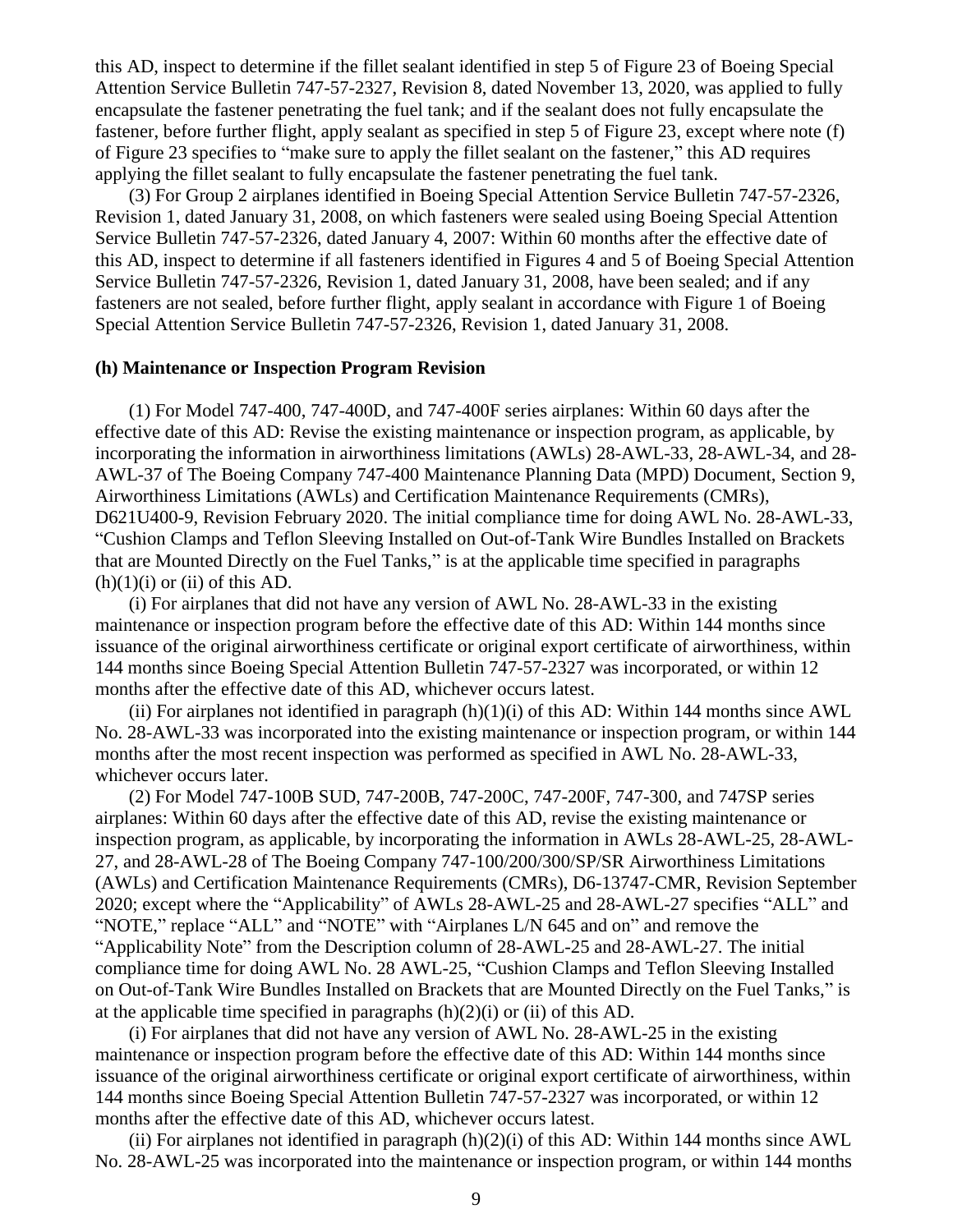after the most recent inspection was performed as specified in AWL No. 28-AWL-25, whichever occurs later.

# **(i) No Alternative Actions, Intervals, and Critical Design Configuration Control Limitations (CDCCLs)**

After the maintenance or inspection program has been revised as required by paragraph  $(h)(1)$  or (2) of this AD, no alternative actions (e.g., inspections), intervals, and CDCCLs may be used unless the actions, intervals, and CDCCLs are approved as an alternative method of compliance (AMOC) in accordance with the procedures specified in paragraph (k) of this AD.

# **(j) Credit for Previous Actions**

(1) This paragraph provides credit for the Work Package 13 actions specified in paragraph  $(g)(1)$ of this AD, if those actions were performed before the effective date of this AD using the service information specified in paragraphs  $(j)(1)(i)$  through  $(iv)$  of this AD.

(i) Boeing Special Attention Service Bulletin 747-57-2327, Revision 4, dated August 26, 2010.

(ii) Boeing Special Attention Service Bulletin 747-57-2327, Revision 5, dated September 20, 2011.

(iii) Boeing Special Attention Service Bulletin 747-57-2327, Revision 6, dated February 21, 2013.

(iv) Boeing Special Attention Service Bulletin 747-57-2327, Revision 7, dated November 30, 2017.

(2) This paragraph provides credit for the Work Package 14, 15, and 16 actions specified in paragraph (g)(1) of this AD, if those actions were performed before the effective date of this AD using the service information specified in paragraphs  $(j)(2)(i)$  through (iii) of this AD.

(i) Boeing Special Attention Service Bulletin 747-57-2327, Revision 5, dated September 20, 2011.

(ii) Boeing Special Attention Service Bulletin 747-57-2327, Revision 6, dated February 21, 2013.

(iii) Boeing Special Attention Service Bulletin 747-57-2327, Revision 7, dated November 30, 2017.

(3) This paragraph provides credit for the Work Package 17 actions specified in paragraph  $(g)(1)$ of this AD, if those actions were performed before the effective date of this AD using the service information specified in paragraphs  $(i)(3)(i)$  or  $(ii)$  of this AD.

(i) Boeing Special Attention Service Bulletin 747-57-2327, Revision 6, dated February 21, 2013. (ii) Boeing Special Attention Service Bulletin 747-57-2327, Revision 7, dated November 30, 2017.

(4) This paragraph provides credit for the Work Package 18, 19, and 20 actions specified in paragraph (g)(1) of this AD, if those actions were performed before the effective date of this AD using Boeing Special Attention Service Bulletin 747-57-2327, Revision 7, dated November 30, 2017.

## **(k) Alternative Methods of Compliance (AMOCs)**

(1) The Manager, Seattle ACO Branch, FAA, has the authority to approve AMOCs for this AD, if requested using the procedures found in 14 CFR 39.19. In accordance with 14 CFR 39.19, send your request to your principal inspector or responsible Flight Standards Office, as appropriate. If sending information directly to the manager of the certification office, send it to the attention of the person identified in paragraph (l)(1) of this AD. Information may be emailed to: 9-ANM-Seattle-ACO-AMOC-Requests@faa.gov.

(2) Before using any approved AMOC, notify your appropriate principal inspector, or lacking a principal inspector, the manager of the responsible Flight Standards Office.